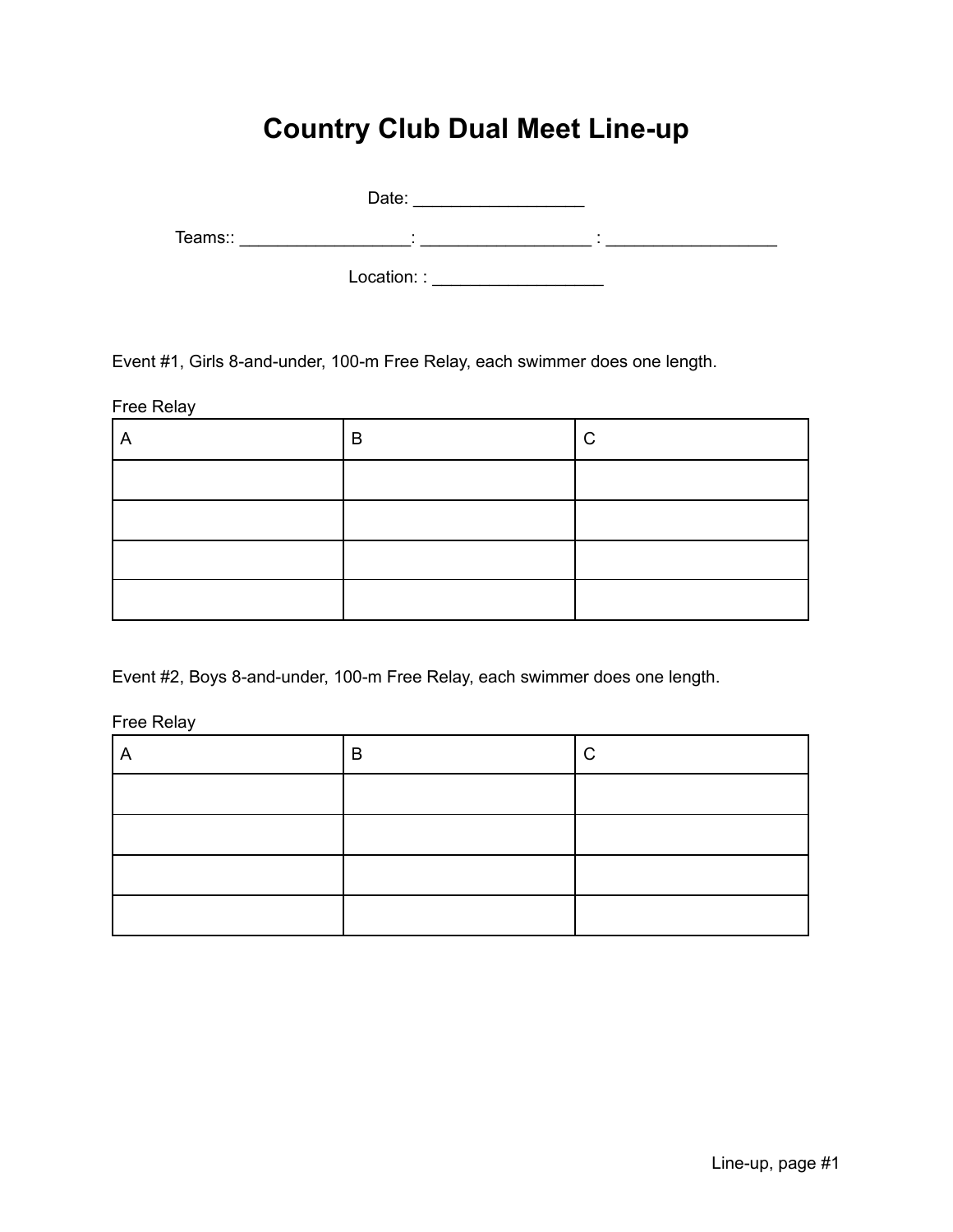Event #3, Girls 12-and-under, 200-m Free Relay, each swimmer does two lengths.

Free Relay

| ∼ | В | C. |
|---|---|----|
|   |   |    |
|   |   |    |
|   |   |    |
|   |   |    |

Event #4, Boys 12-and-under, 200-m Free Relay, each swimmer does two lengths.

Free Relay

| ┍ | в | ⌒ |
|---|---|---|
|   |   |   |
|   |   |   |
|   |   |   |
|   |   |   |

Event #5, Girls 13-17, 200-m Free Relay, each swimmer does two lengths.

Free Relay

| B | ⌒ |
|---|---|
|   |   |
|   |   |
|   |   |
|   |   |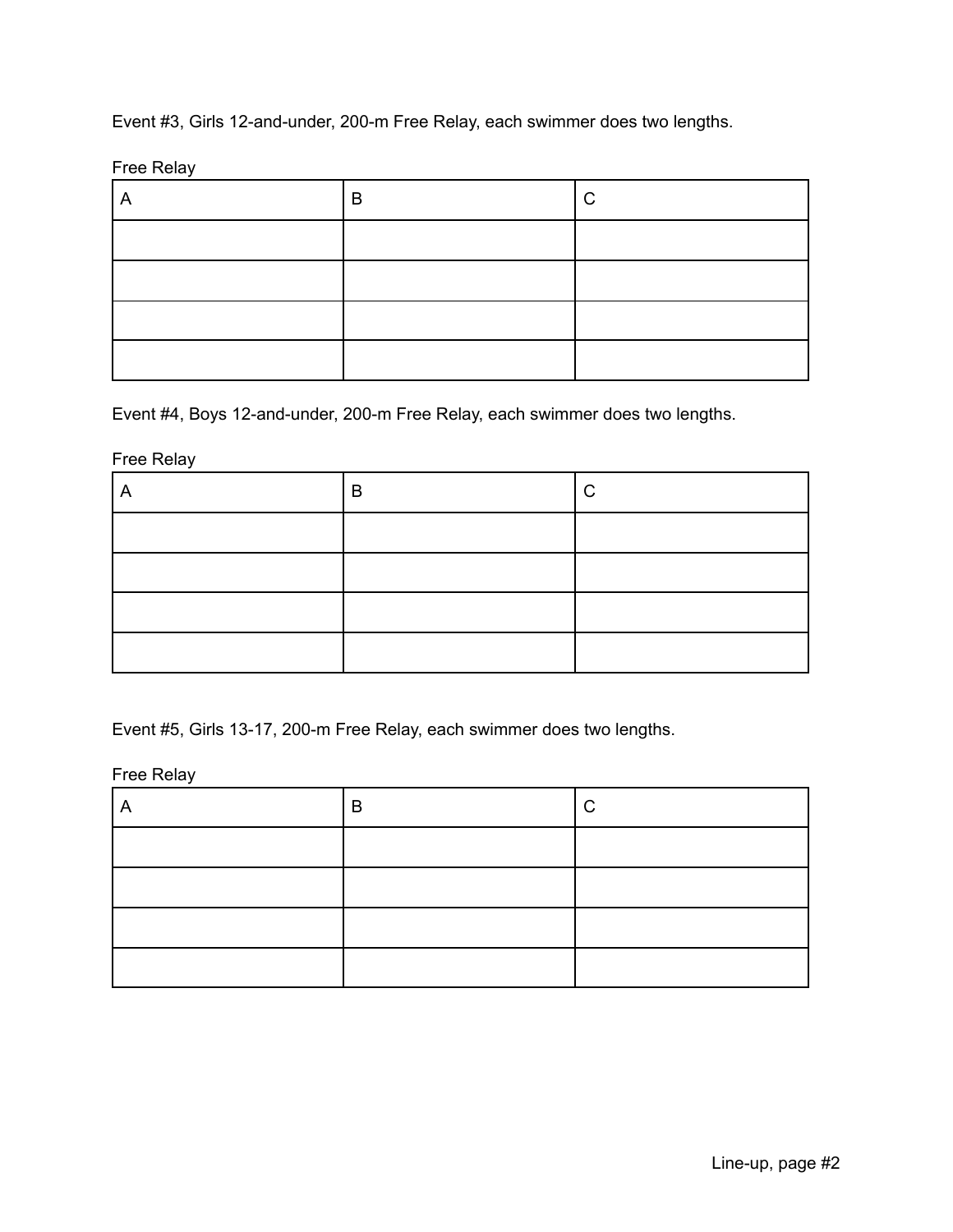Event #6, Boys13-17, 200-m Free Relay, each swimmer does two lengths.

Free Relay

| B | ⌒ |
|---|---|
|   |   |
|   |   |
|   |   |
|   |   |

## Event #7, Girls 8-and-under, 25 Free - Heat 1

## Event #7, Girls 8-and-under, 25 Free - Heat 2

## Event #7, Girls 8-and-under, 25 Free - Heat 3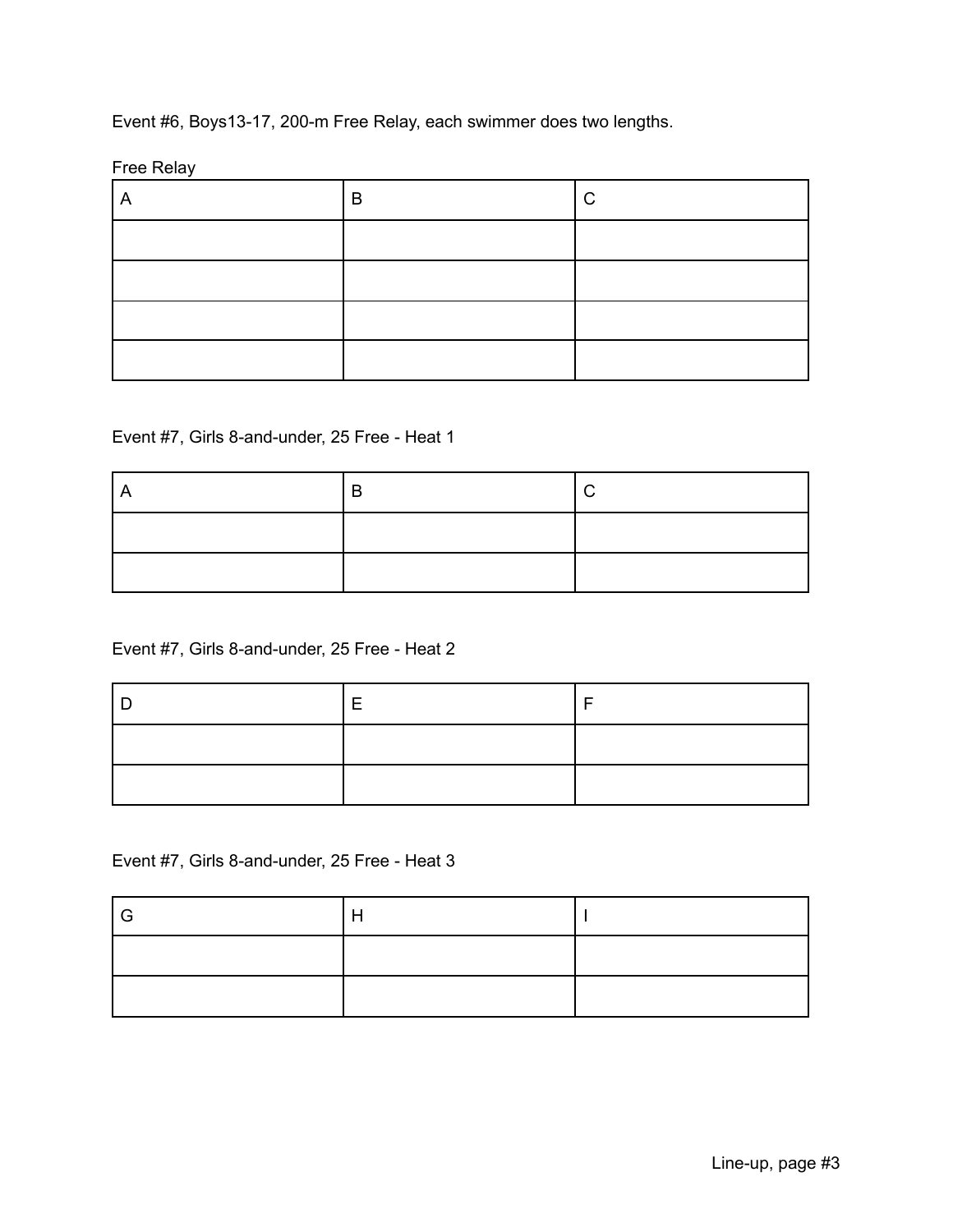### Event #8, Boys 8-and-under, 25 Free - Heat 1

#### Event #8, Boys 8-and-under, 25 Free - Heat 2

# Event #8, Boys 8-and-under, 25 Free - Heat 3

## Event #9, Girls 10-and-under, 25 Free - Heat 1

#### Event #9, Girls 10-and-under, 25 Free - Heat 2

### Event #9, Girls 10-and-under, 25 Free - Heat 3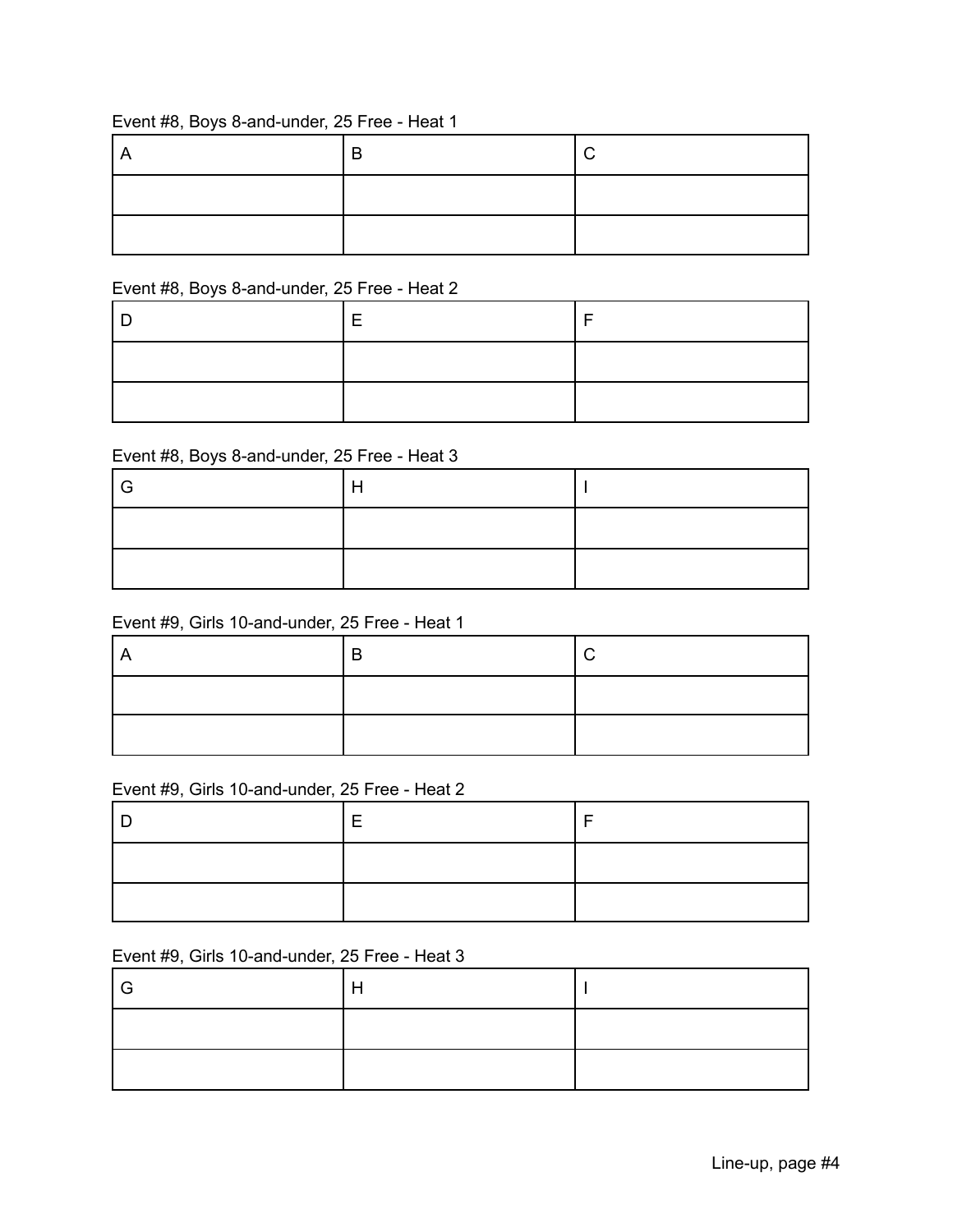#### Event #10, Boys 10-and-under, 25 Free - Heat 1

## Event #10, Boys 10-and-under, 25 Free - Heat 2

## Event #10, Boys 10-and-under, 25 Free - Heat 3

## Event #11, Girls 15-17, 50 Free - Heat 1

## Event #12, Boys. 15-17, 50 free- Heat 1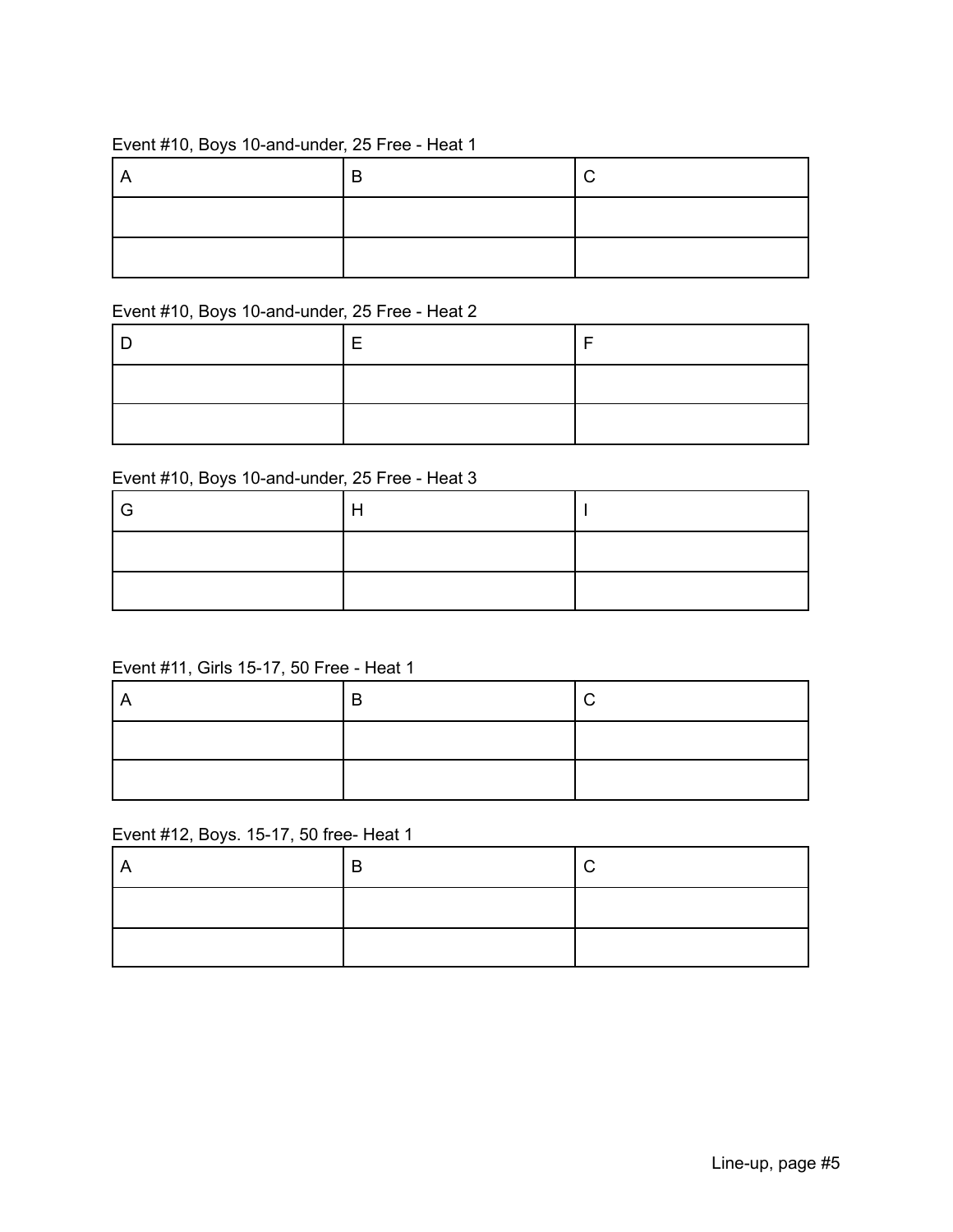## Event #13, Girls 13-14, Heat 1

# Event #14, Boys 13-14, 50 Free - Heat 1

## Event #15, Girls, 11-12,, 50 Free - Heat 1

# Event #16, Boys, 11-12, 50 Free - Heat 1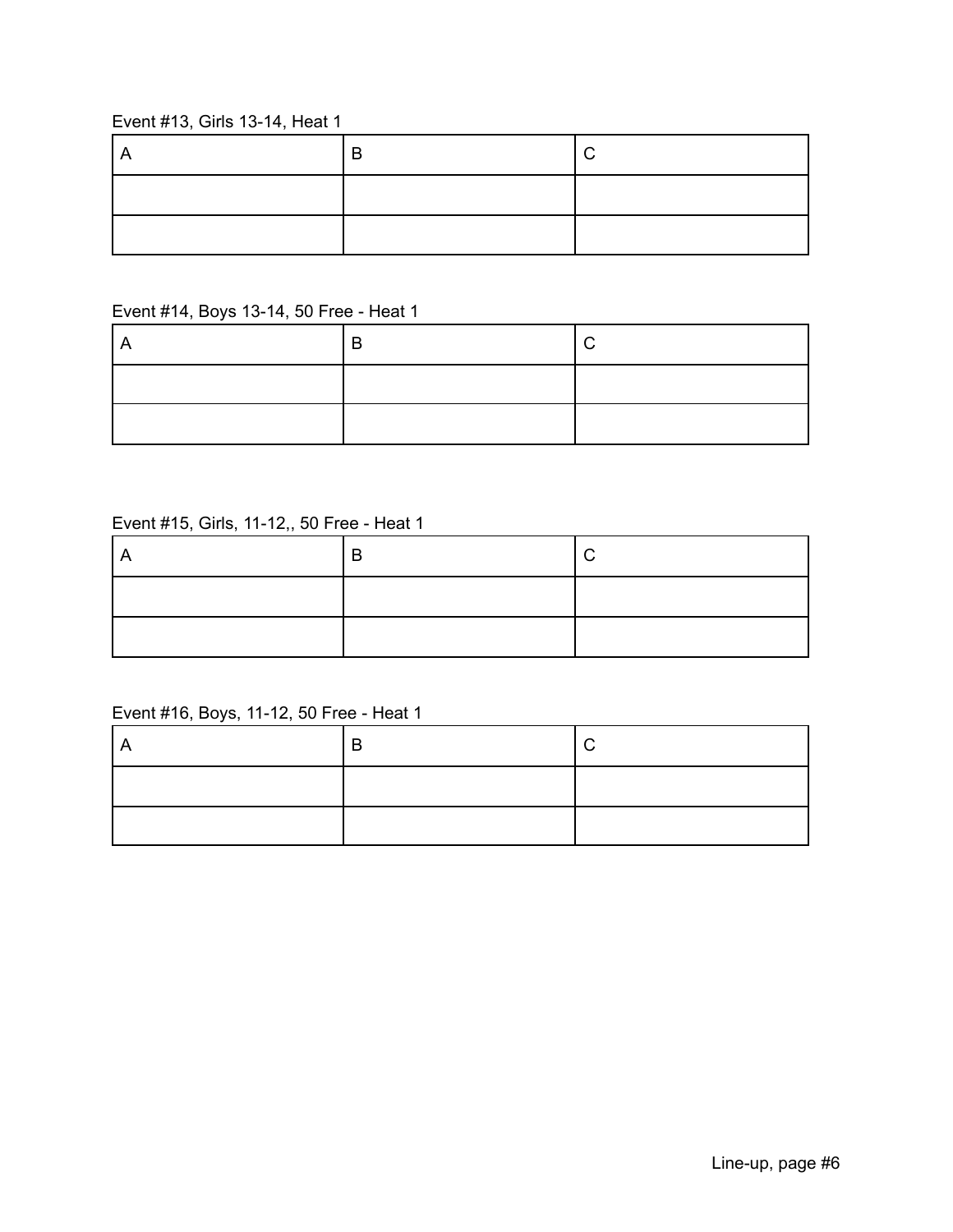Event #17, Girls 10-and-under, 100-m Free Relay, each swimmer does one length.

Free Relay

| B | ⌒ |
|---|---|
|   |   |
|   |   |
|   |   |
|   |   |

Event #18, Boys 10-and-under, 100-m Free Relay, each swimmer does one length.

Free Relay

| B | ⌒ |
|---|---|
|   |   |
|   |   |
|   |   |
|   |   |

Event #19, Girls 13-17, 200-m Free Relay, each swimmer does two lengths. Free Relay

| $\overline{A}$ | В | ⌒ |
|----------------|---|---|
|                |   |   |
|                |   |   |
|                |   |   |
|                |   |   |